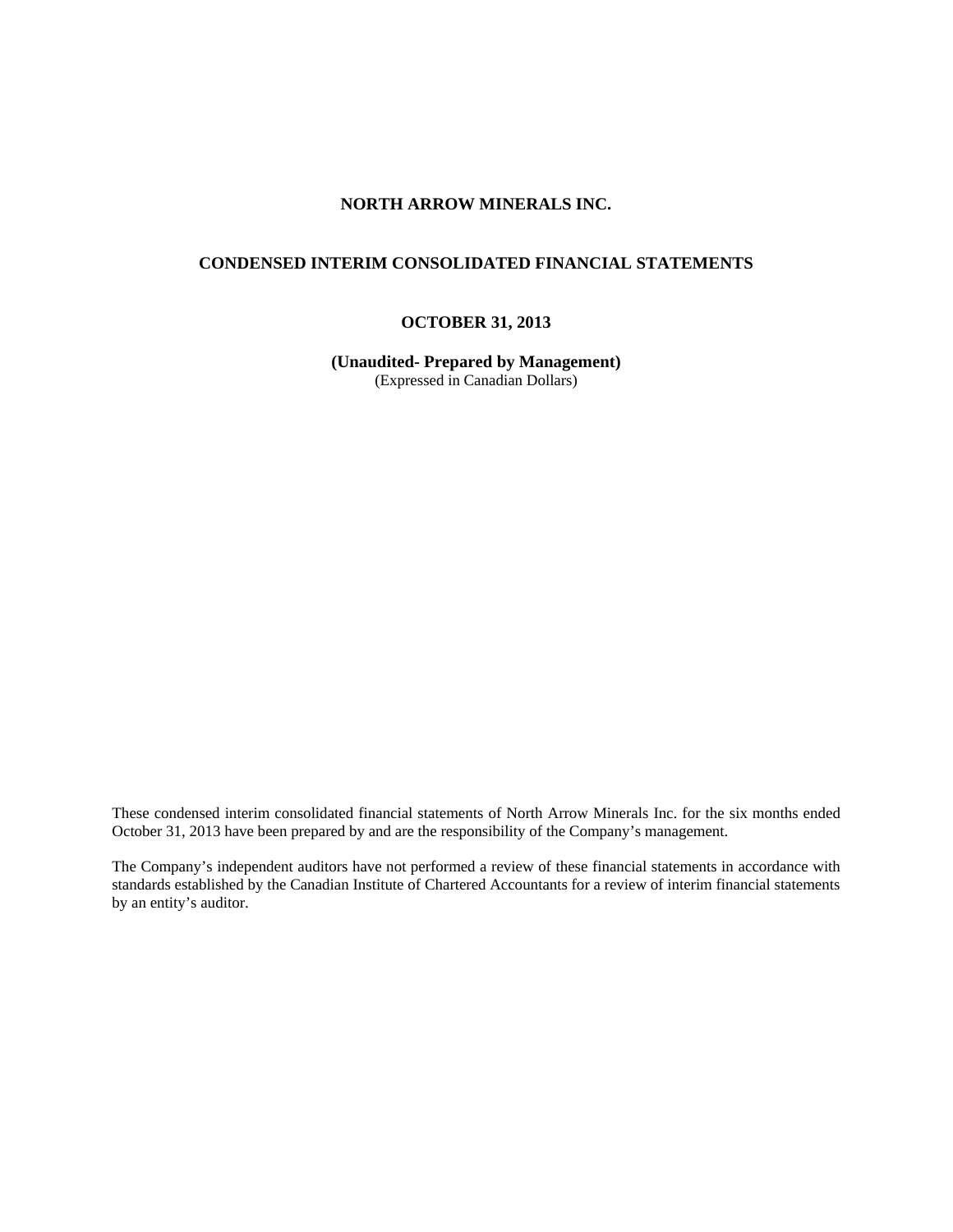## **NORTH ARROW MINERALS INC.**  CONDENSED INTERIM CONSOLIDATED STATEMENTS OF FINANCIAL POSITION (Unaudited- Prepared by Management) (Expressed in Canadian Dollars)

|                                                   | October 31,<br>2013 | April 30,<br>2013 |
|---------------------------------------------------|---------------------|-------------------|
| <b>ASSETS</b>                                     |                     |                   |
| <b>Current</b>                                    |                     |                   |
| Cash                                              | \$<br>6,080,449     | \$<br>2,893,755   |
| Receivables (Note 4)                              | 95,939              | 24,936            |
| Marketable securities (Note 5)                    | 750                 | 1,050             |
|                                                   | 6,177,138           | 2,919,741         |
|                                                   |                     |                   |
| <b>Equipment</b> (Note 6)                         |                     | 692               |
|                                                   |                     |                   |
| <b>Exploration and evaluation assets (Note 7)</b> | 3,508,634           | 1,068,688         |
|                                                   |                     |                   |
|                                                   | \$<br>9,685,772     | \$<br>3,989,121   |
| <b>LIABILITIES</b>                                |                     |                   |
|                                                   |                     |                   |
| <b>Current</b>                                    |                     |                   |
| Accounts payable and accrued liabilities          | \$<br>313,927       | \$<br>218,548     |
| Due to related parties                            | 3,916               | 116,262           |
|                                                   | 317,843             | 334,810           |
|                                                   |                     |                   |
| <b>SHAREHOLDERS' EQUITY</b>                       |                     |                   |
| Capital stock (Note 9)                            | 20,231,629          | 14,863,029        |
| Share-based payment reserve (Note 9)              | 1,881,127           | 938,235           |
| Investment revaluation reserve                    | (14, 738)           | (14, 438)         |
| Deficit                                           | (12,730,089)        | (12, 132, 515)    |
|                                                   | 9,367,929           | 3,654,311         |
|                                                   |                     |                   |
|                                                   | \$<br>9,685,772     | \$<br>3,989,121   |

**Nature and continuance of operations** (Note 1)

**Approved and authorized on behalf of the Board on December 12, 2013:**

*"D. Grenville Thomas"* Director *"Blair Murdoch"* Director

The accompanying notes are an integral part of these condensed interim consolidated financial statements.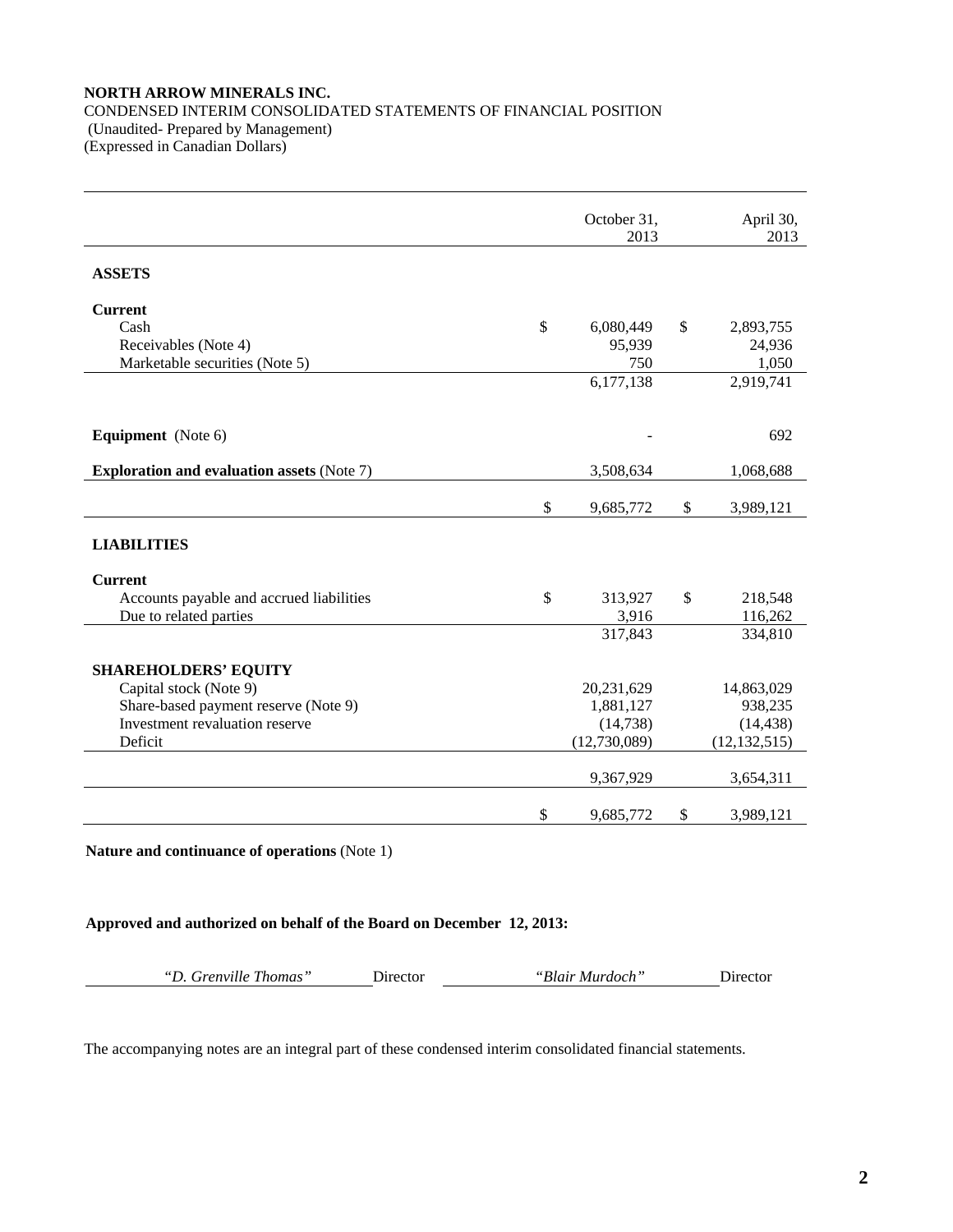# **NORTH ARROW MINERALS INC.**

CONDENSED INTERIM CONSOLIDATED STATEMENTS OF LOSS AND COMPREHENSIVE LOSS

(Unaudited- Prepared by Management) (Expressed in Canadian Dollars)

|                                                         | Three Months,             | Three Months,             | Six Months,               | Six Months,               |
|---------------------------------------------------------|---------------------------|---------------------------|---------------------------|---------------------------|
|                                                         | ended October<br>31, 2013 | ended October<br>31, 2012 | ended October<br>31, 2013 | ended October<br>31, 2012 |
| <b>EXPENSES</b>                                         |                           |                           |                           |                           |
| Advertising, promotion and travel                       | \$16,169                  | \$<br>860                 | \$<br>24,861              | \$<br>1,543               |
| Consulting                                              | 29,209                    | 11,719                    | 53,904                    | 29,044                    |
| Depreciation                                            |                           | 149                       | 692                       | 298                       |
| Office, miscellaneous and rent                          | 23,041                    | 8,916                     | 44,679                    | 22,009                    |
| Professional fees                                       | 4,726                     | 12,356                    | 12,658                    | 14,202                    |
| Property investigation costs                            |                           | 488                       | 12,867                    | 2,034                     |
| Regulatory and filing fees                              | 4,270                     | 3,287                     | 13,857                    | 3,974                     |
| Salaries and benefits                                   | 35,857                    | 3,250                     | 70,247                    | 21,556                    |
| Share-based compensation (Note 9)                       | 153,422                   | 8,063                     | 375,563                   | 20,526                    |
| Loss before other items                                 | (266, 694)                | (49,088)                  | (609, 328)                | (115, 186)                |
| <b>OTHER ITEMS</b>                                      |                           |                           |                           |                           |
| Interest income                                         | 4,430                     |                           | 11,754                    | 301                       |
| Interest on convertible note (Note 8)                   |                           | (17, 643)                 |                           | (35,286)                  |
| Accretion on convertible note (Note 8)                  |                           | (17,275)                  |                           | (35, 737)                 |
|                                                         | 4,430                     | (34,918)                  | 11,754                    | (70, 722)                 |
| Loss for the period                                     | (262, 264)                | (84,006)                  | (597, 574)                | (185,908)                 |
| Unrealized loss on available-for-sale financial assets  |                           | (750)                     | (300)                     | (750)                     |
| Comprehensive loss for the period                       | \$(262,264)               | \$<br>(84,756)            | (597, 874)<br>\$          | \$<br>(186, 658)          |
| Basic and diluted loss per share                        | \$<br>(0.01)              | \$<br>(0.02)              | \$<br>(0.02)              | \$<br>(0.04)              |
| Weighted average number of common shares<br>outstanding | 28,735,936                | 5.275.831                 | 28,587,838                | 5.275.831                 |

The accompanying notes are an integral part of these condensed interim consolidated financial statements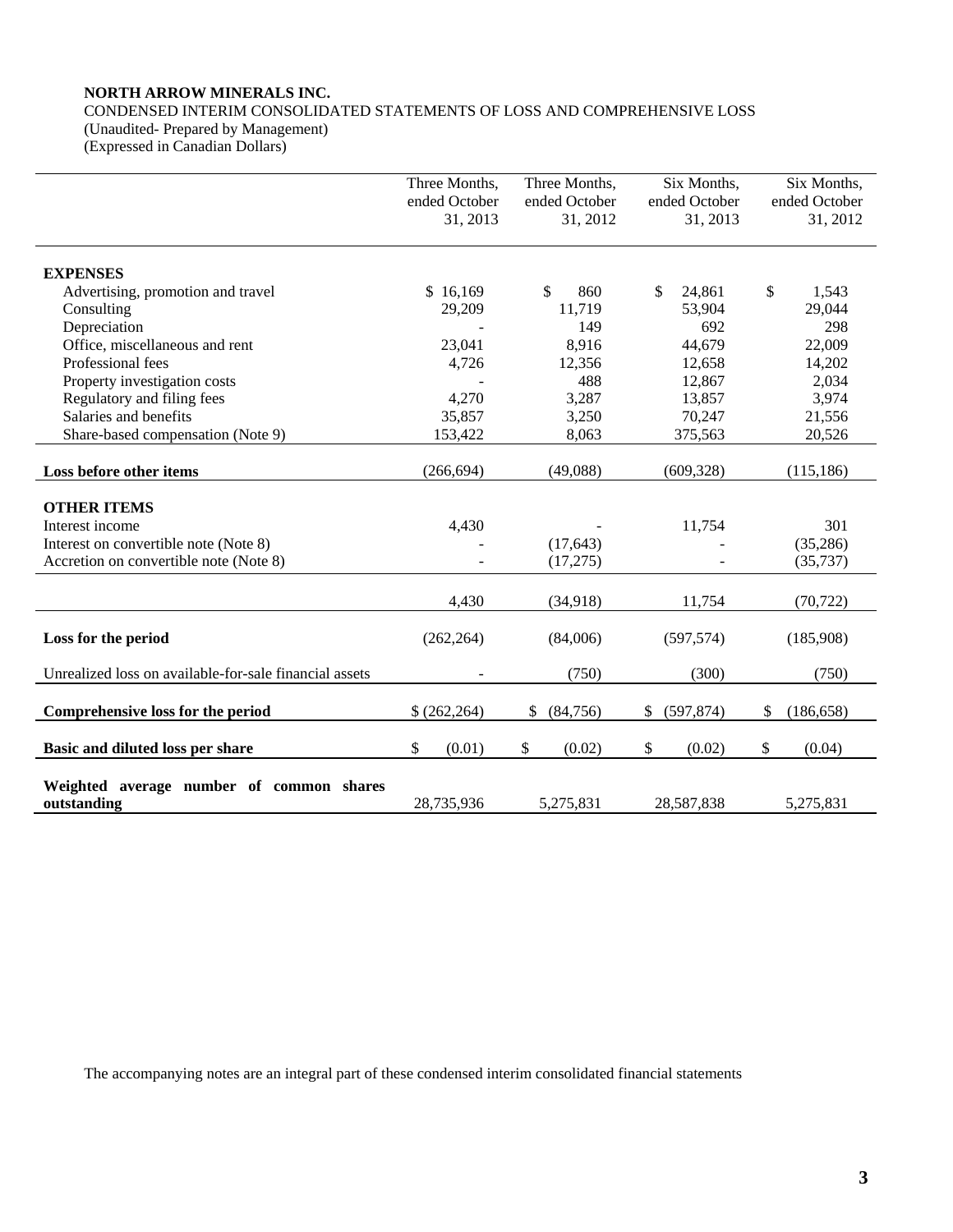# **NORTH ARROW MINERALS INC.**  CONDENSED INTERIM CONSOLIDATED STATEMENTS OF CASH FLOWS For the Six Months Ended October 31 (Unaudited- Prepared by Management) (Expressed in Canadian Dollars)

|                                                                                                       | 2013            | 2012            |
|-------------------------------------------------------------------------------------------------------|-----------------|-----------------|
|                                                                                                       |                 |                 |
| <b>CASH FLOWS FROM OPERATING ACTIVITIES</b>                                                           |                 |                 |
| Loss for the period                                                                                   | \$ (597,574)    | \$<br>(185,908) |
| Items not involving cash:                                                                             |                 |                 |
| Depreciation                                                                                          | 692             | 298             |
| Share-based compensation                                                                              | 375,563         | 20,526          |
| Interest on convertible note                                                                          |                 | 35,286          |
| Accretion on convertible note                                                                         |                 | 35,737          |
| Changes in non-cash working capital items:                                                            |                 |                 |
| (Increase)/decrease in receivables                                                                    | (71,003)        | 29,212          |
| Increase in accounts payable and accrued liabilities                                                  | 82,945          | 34,269          |
| Increase/(decrease) in due to related parties                                                         | (112, 346)      | 53,331          |
|                                                                                                       |                 |                 |
|                                                                                                       | (321, 723)      | 22,751          |
| <b>CASH FLOWS FROM INVESTING ACTIVITIES</b><br>Expenditures on exploration and evaluation assets, net | (1,860,183)     | (10,038)        |
|                                                                                                       |                 |                 |
| <b>CASH FLOWS FROM FINANCING ACTIVITIES</b><br>Proceeds from issuance of shares                       | 5,368,600       |                 |
| Change in cash during the period                                                                      | 3,186,694       | 12,713          |
| Cash, beginning of period                                                                             | 2,893,755       | 47,318          |
| Cash, end of period                                                                                   | \$<br>6,080,449 | \$<br>60,031    |
| Cash paid during the period for interest                                                              | \$              | \$              |
| Cash paid during the period for income taxes                                                          | \$              | \$              |

**Supplemental disclosure with respect to cash flows (Note 11)**

The accompanying notes are an integral part of these condensed interim consolidated financial statements.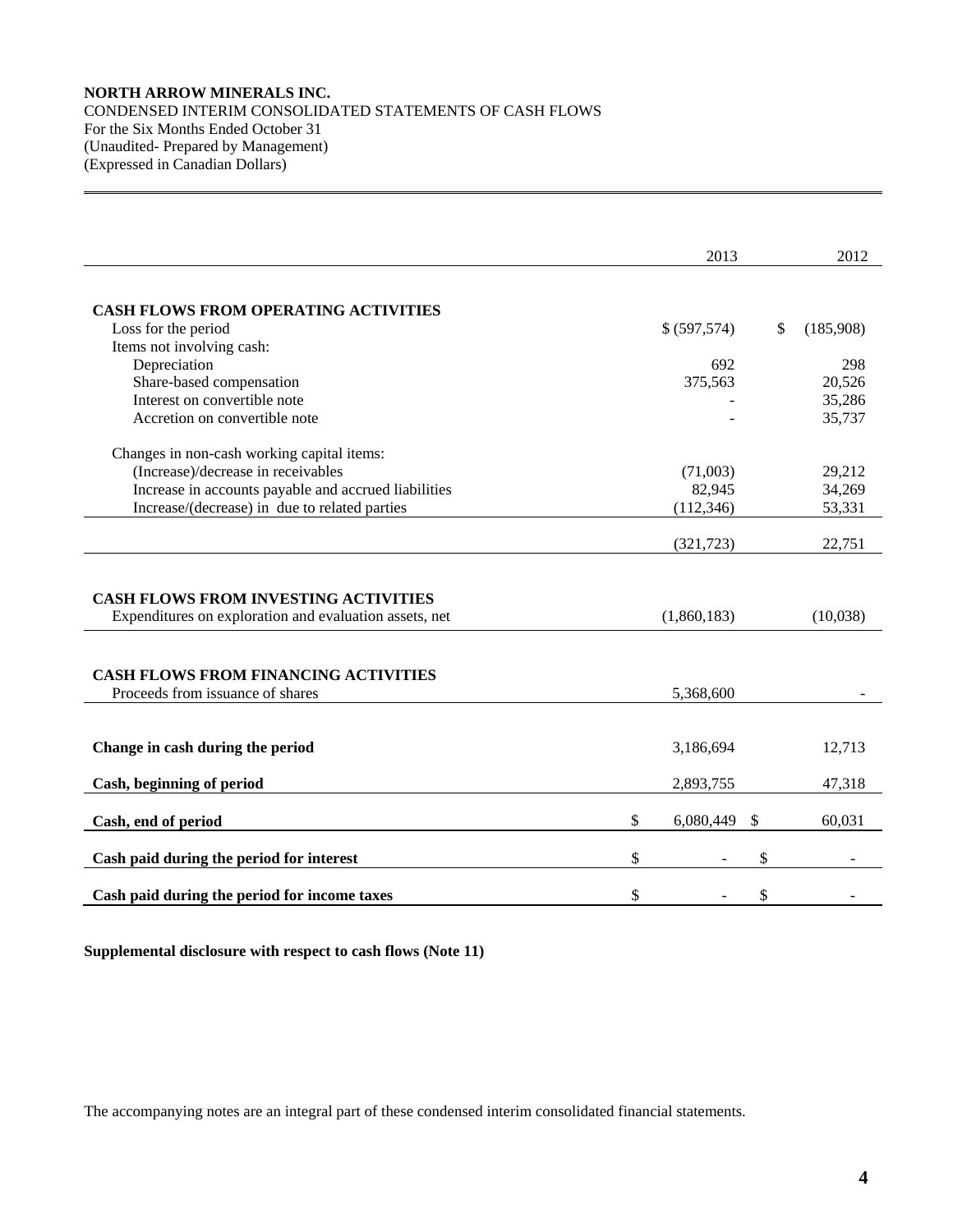# **NORTH ARROW MINERALS INC.**  CONDENSED INTERIM CONSOLIDATED STATEMENTS OF CHANGES IN EQUITY

# (Unaudited- Prepared by Management) (Expressed in Canadian Dollars)

 $\overline{a}$ 

|                                                                    | Number of<br><b>Shares</b> | Capital<br><b>Stock</b>                    | <b>Share-based</b><br>payment<br>reserve | <b>Investment</b><br>revaluation<br>reserve | <b>Equity</b><br>component<br>of<br>convertible<br>note | <b>Deficit</b>   | <b>Total</b>                 |
|--------------------------------------------------------------------|----------------------------|--------------------------------------------|------------------------------------------|---------------------------------------------|---------------------------------------------------------|------------------|------------------------------|
| Balance, April 30, 2012                                            | 5,275,831                  | \$10,965,436                               | 912,746<br>\$                            | \$(10,988)                                  | \$137,996                                               | \$(12, 238, 565) | \$ (233,375)                 |
| Share-based compensation<br>Loss for the period<br>Investment loss | $\overline{a}$             | $\overline{\phantom{a}}$<br>$\overline{a}$ | 20,526                                   | (750)                                       |                                                         | (185,908)        | 20,526<br>(185,908)<br>(750) |
| Balance, October 31, 2012                                          | 5,275,831                  | \$10,965,436                               | \$933,272                                | \$(11,738)                                  | \$137,996                                               | \$(12,424,473)   | \$(399,507)                  |
|                                                                    |                            |                                            |                                          |                                             |                                                         |                  |                              |
| Balance, April 30, 2013                                            | 28,439,741                 | \$14,863,029                               | 938,235<br>\$                            | \$<br>(14, 438)                             | \$<br>٠                                                 | \$(12,132,515)   | \$3,654,311                  |
| <b>Share-based</b><br>compensation                                 |                            | $\overline{a}$                             | 375,563                                  |                                             |                                                         |                  | 375,563                      |
| Private placement- net                                             | 13,625,000                 | 5,368,600                                  | $\overline{\phantom{0}}$                 |                                             | $\overline{\phantom{a}}$                                |                  | 5,368,600                    |
| <b>Net loss</b>                                                    |                            | $\overline{\phantom{a}}$                   | $\overline{\phantom{a}}$                 |                                             | $\overline{\phantom{a}}$                                | (597, 574)       | (597, 574)                   |
| <b>Investment</b> loss                                             | $\overline{\phantom{a}}$   | $\overline{a}$                             | $\overline{a}$                           | (300)                                       | $\overline{a}$                                          | $\overline{a}$   | (300)                        |
| <b>Warrants issued for</b><br>exploration and<br>evaluation assets |                            | $\overline{\phantom{0}}$                   | 567,329                                  |                                             |                                                         |                  | 567,329                      |
| Balance, October 31,<br>2013                                       | 42,064,741                 | \$20,231,629                               | 1,881,127<br>\$                          | \$<br>(14, 738)                             | \$<br>$\blacksquare$                                    | \$(12,730,089)   | \$9,367,929                  |

The accompanying notes are an integral part of these condensed interim consolidated financial statements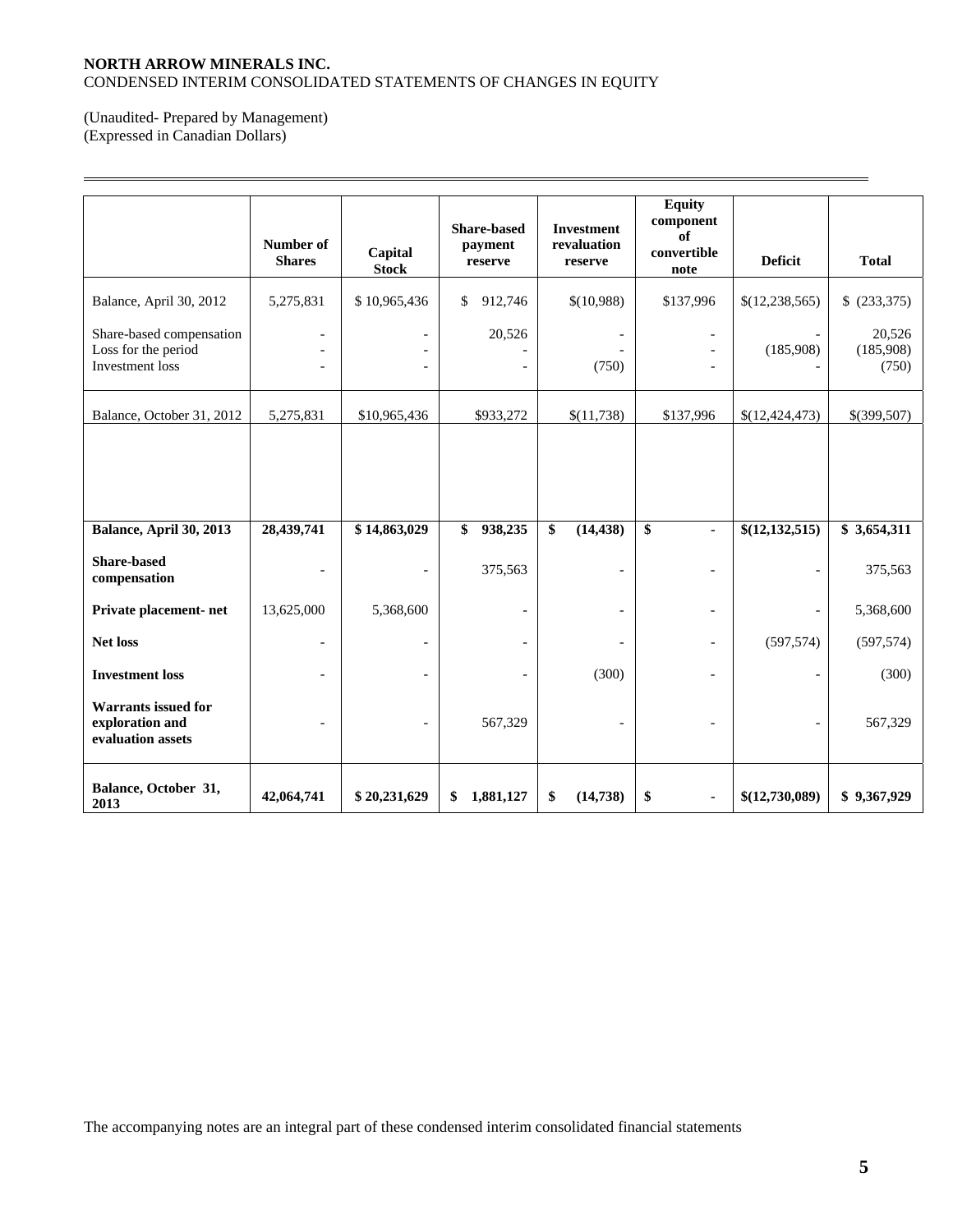## **1. NATURE AND CONTINUANCE OF OPERATIONS**

 $\overline{a}$ 

North Arrow Minerals Inc. (the "Company") is incorporated federally under the laws of the Canada Business Corporations Act.

The condensed interim consolidated financial statements of the Company are presented in Canadian dollars, which is the functional currency of the Company. The Company trades on the TSX Venture Exchange (TSXV – NAR) and its registered office address is Ste. #860-625 Howe Street, Vancouver, BC, Canada V6C 2T6.

 The Company's principal business activity is the acquisition and exploration of exploration and evaluation assets. To date, the Company has not generated significant revenues from operations and is considered to be in the exploration stage.

The Company is in the process of acquiring and exploring its exploration and evaluation assets and has not yet determined whether these properties contain reserves that are economically recoverable. These financial statements have been prepared on the assumption that the Company will continue in operation for the foreseeable future and will be able to realize assets and discharge liabilities in the normal course of operations. At October 31, 2013, the Company has a deficit of \$12,730,089, no current source of revenue. The Company's continuation as a going concern is dependent on the successful results from its mineral property exploration activities and its ability to raise equity capital or borrowings sufficient to meet current and future obligations. There can be no assurances that management's plans for the Company will be successful. These material uncertainties may cast significant doubt upon the Company's ability to continue as a going concern. These financial statements do not include any adjustments to the recoverability and classification of assets and liabilities that might be necessary, should the Company be unable to continue as a going concern.

As a result of the ten for one share consolidation completed during the year ended April 30, 2013, comparative share information has been retrospectively restated.

# **2. BASIS OF PRESENTATION**

#### **Statement of Compliance to International Financial Reporting Standards**

These condensed interim consolidated financial statements have been prepared in accordance with International Financial Reporting Standards ("IFRS") as issued by the International Accounting Standards Board ("IASB") and interpretations of the International Financial Reporting Interpretations Committee ("IFRIC") and specifically with IFRS applicable to the preparation of interim financial statements, including IAS 34, Interim Financial Reporting (IAS 34). These condensed interim consolidated financial statements should be read in conjunction with the Company's audited financial statements for the year ended April 30, 2013. These financial statements are presented in Canadian dollars unless otherwise noted.

#### **Principles of Consolidation**

These condensed interim consolidated financial statements include the accounts of the Company and its wholly-owned inactive subsidiary Compania Minera North Arrow Chile Limitada. All inter-company transactions and balances have been eliminated upon consolidation.

## **New Accounting Standards**

The International Accounting Standards Board has issued several new standards which have not yet been adopted by the Company. Each of the new standards is effective for annual periods beginning on or after January 1, 2014 with early adoption permitted, except for IFRS 9 and IFRS 7 which becomes effective January 1, 2015. The following is a brief summary of the new standards: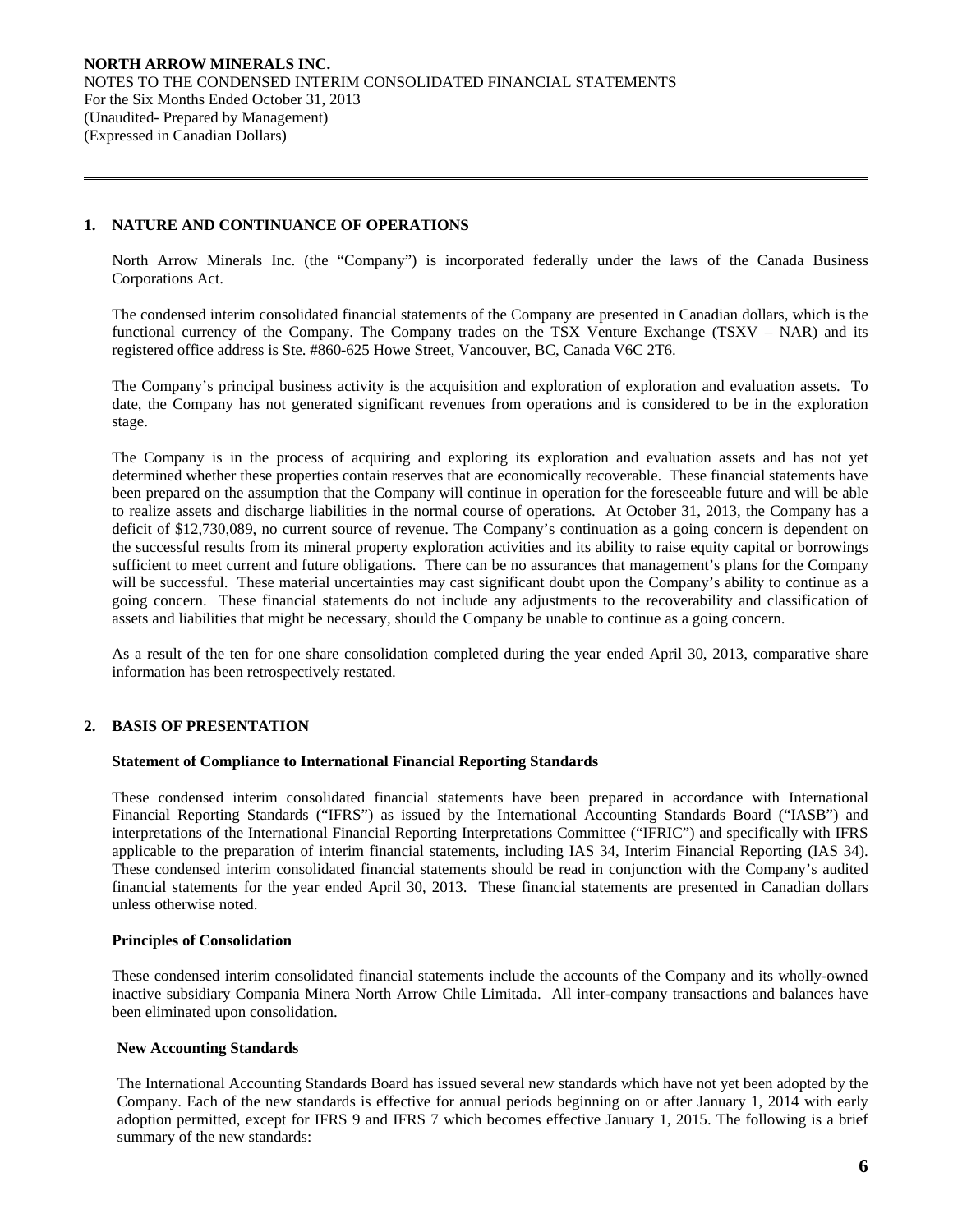## **2. BASIS OF PRESENTATION- continued**

 $\overline{a}$ 

## *IAS 36 – Impairment of assets – disclosure*

This standard has limited scope amendments to disclosure requirements in IAS 36, Impairment of Assets. The extent of the impact of adoption of IAS 36 has not yet been determined by the Company.

## *IAS 32 – Financial instruments – presentation*

This standard has been amended to clarify requirements for offsetting of financial assets and financial liabilities. The extent of the impact of adoption of IAS 32 has not yet been determined by the Company.

#### *IFRS 9 Financial Instruments – classification and measurement*

This is the first part of a new standard on classification and measurement of financial assets that will replace IAS 39, "Financial Instruments: Recognition and Measurement". IFRS 9 has two measurement categories: amortized cost and fair value. All equity instruments are measured at fair value. A debt instrument is recorded at amortized cost only if the entity is holding it to collect contractual cash flows and the cash flows represent principal and interest. Otherwise it is measured at fair value with changes in fair value through profit or loss. In addition, this new standard has been updated to include guidance on financial liabilities and derecognition of financial instruments. This standard is effective for years beginning on or after January 1, 2015. The extent of the impact of adoption of IFRS 9 has not yet been determined.

## *IFRS 7 – Financial instruments – disclosure*

This standard has been amended to require additional disclosures on transition from IAS 39 to IFRS 9. The extent of the impact of adoption of IFRS 7 has not yet been determined.

## **Significant accounting judgments, estimates and assumptions**

The preparation of financial statements in conformity with IFRS requires management to make certain estimates, judgments and assumptions that affect the reported amounts of assets and liabilities at the date of the financial statements and the reported revenues and expenses during this period.

Although management uses historical experiences and its best knowledge of the amount, events or actions to form the basis for judgments and estimates, actual results may differ from these estimates.

The most significant accounts that require estimates as the basis for determining the stated amounts include the recoverability of mineral properties, the valuation of share-based payments, and the valuation of deferred tax amounts.

Critical judgments exercised in applying accounting policies that have the most significant effect on the amounts recognized in the consolidated financial statements are as follows:

## *(i) Economic recoverability and probability of future benefits of exploration and evaluation costs.*

 Management has determined that exploration, evaluation and related costs incurred which were capitalized may have future economic benefits and may be economically recoverable. Management uses several criteria in its assessments of economic recoverability and probability of future economic benefits including geologic and other technical information, history of conversion of mineral deposits with similar characteristics to its own properties to proven and probable mineral reserves, the quality and capacity of existing infrastructure facilities, evaluation of permitting and environmental issues and local support for the project.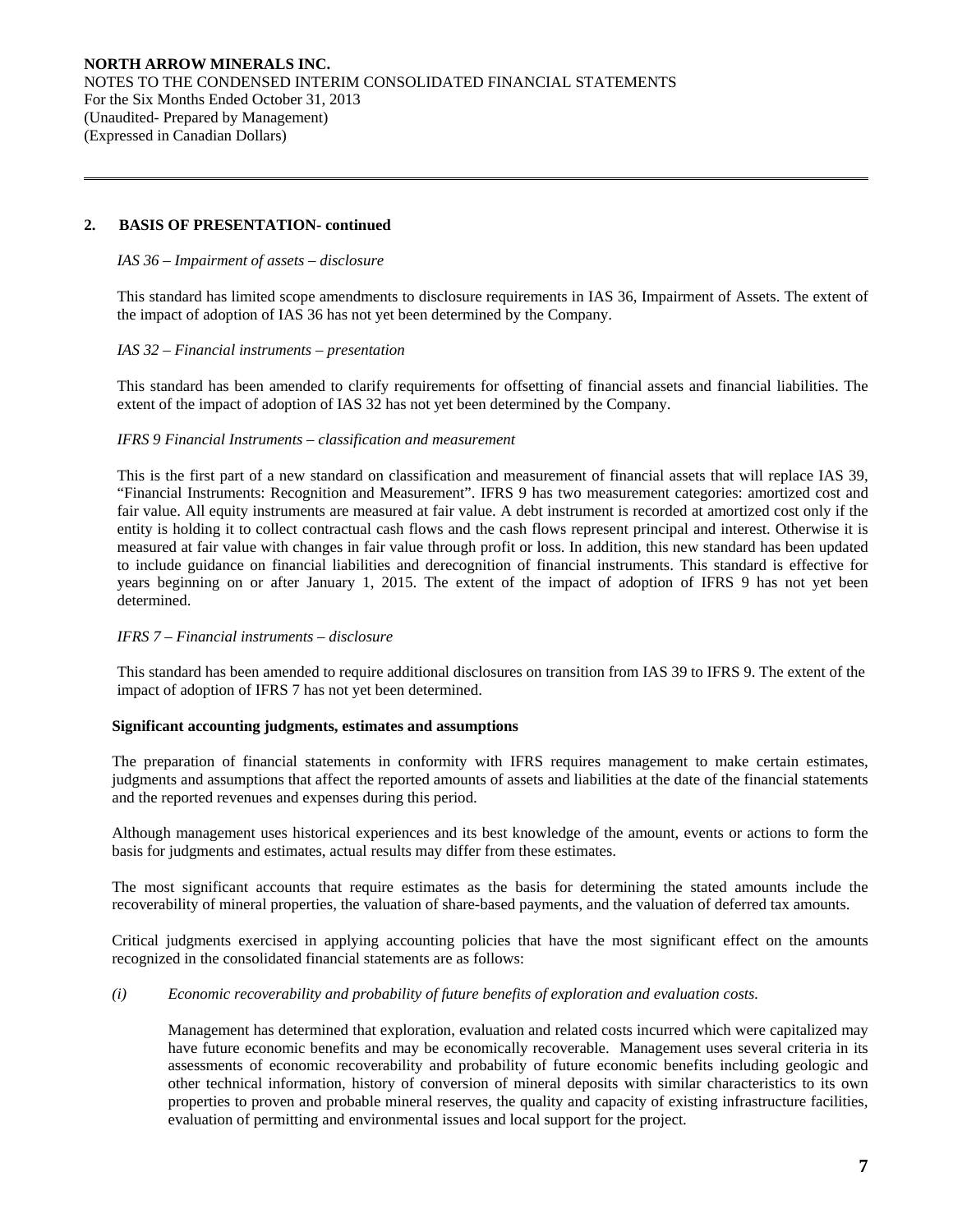**NORTH ARROW MINERALS INC.**  NOTES TO THE CONDENSED INTERIM CONSOLIDATED FINANCIAL STATEMENTS For the Six Months Ended October 31, 2013 (Unaudited- Prepared by Management) (Expressed in Canadian Dollars)

#### **2. BASIS OF PRESENTATION- continued**

#### *(ii) Valuation of share-based payments*

The Company uses the Black-Scholes Option Pricing Model for valuation of share-based payments. Option pricing models require the use of judgment and the input of subjective assumptions including expected price volatility, interest rates and forfeiture rate. Changes in the input assumptions can materially affect the fair value estimate and Company's earnings and equity reserves.

#### (iii) *Income taxes*

 $\overline{a}$ 

In assessing the probability of realizing income tax assets, management utilizes judgment to make estimates related to expectations of future taxable income, applicable tax opportunities, expected timing of reversals of existing temporary differences and the likelihood that tax positions taken will be sustained upon examination by applicable tax authorities. In making its assessments, management gives additional weight to positive and negative evidence that can be objectively verified.

# **3. FINANCIAL INSTRUMENTS AND RISK MANAGEMENT**

Financial instruments measured at fair value are classified into one of three levels in the fair value hierarchy according to the relative reliability of the inputs used to estimate the fair values. The three levels of the fair value hierarchy are:

- Level 1 Unadjusted quoted prices in active markets for identical assets or liabilities;
- Level 2 Inputs other than quoted prices that are observable for the asset or liability either directly or indirectly; and
- Level 3 Inputs that are not based on observable market data.

The Company's financial instruments consist of cash, marketable securities, receivables, accounts payable and accrued liabilities and due to related parties. Cash is carried at fair value using a level 1 fair value measurement. The carrying value of receivables, accounts payable and accrued liabilities and due to related parties approximate their fair values due to their immediate or short-term maturity. Marketable securities are recorded at fair value based on the quoted market prices in active markets at the balance sheet date, which is consistent with level 1 of the fair value hierarchy.

The Company is exposed to a variety of financial risks by virtue of its activities, including credit risk, interest rate risk, liquidity risks, foreign currency risk, and equity market risk. The Company's objective with respect to risk management is to minimize potential adverse effects on the Company's financial performance. The Board of Directors provides direction and guidance to management with respect to risk management. Management is responsible for establishing controls and procedures to ensure that financial risks are mitigated to acceptable levels.

# *Credit risk*

Credit risk is the risk of financial loss to the Company if a counter-party to a financial instrument fails to meet its contractual obligations. The Company manages credit risk by investing its excess cash in short-term investments with investment grade ratings, issued by a Canadian chartered bank. The Company's receivables consist primarily of sales tax receivables due from the federal government and receivables from companies with which the Company has exploration agreements or options. The maximum exposure to credit risk at the reporting date is the carrying value of the Company's receivables and cash.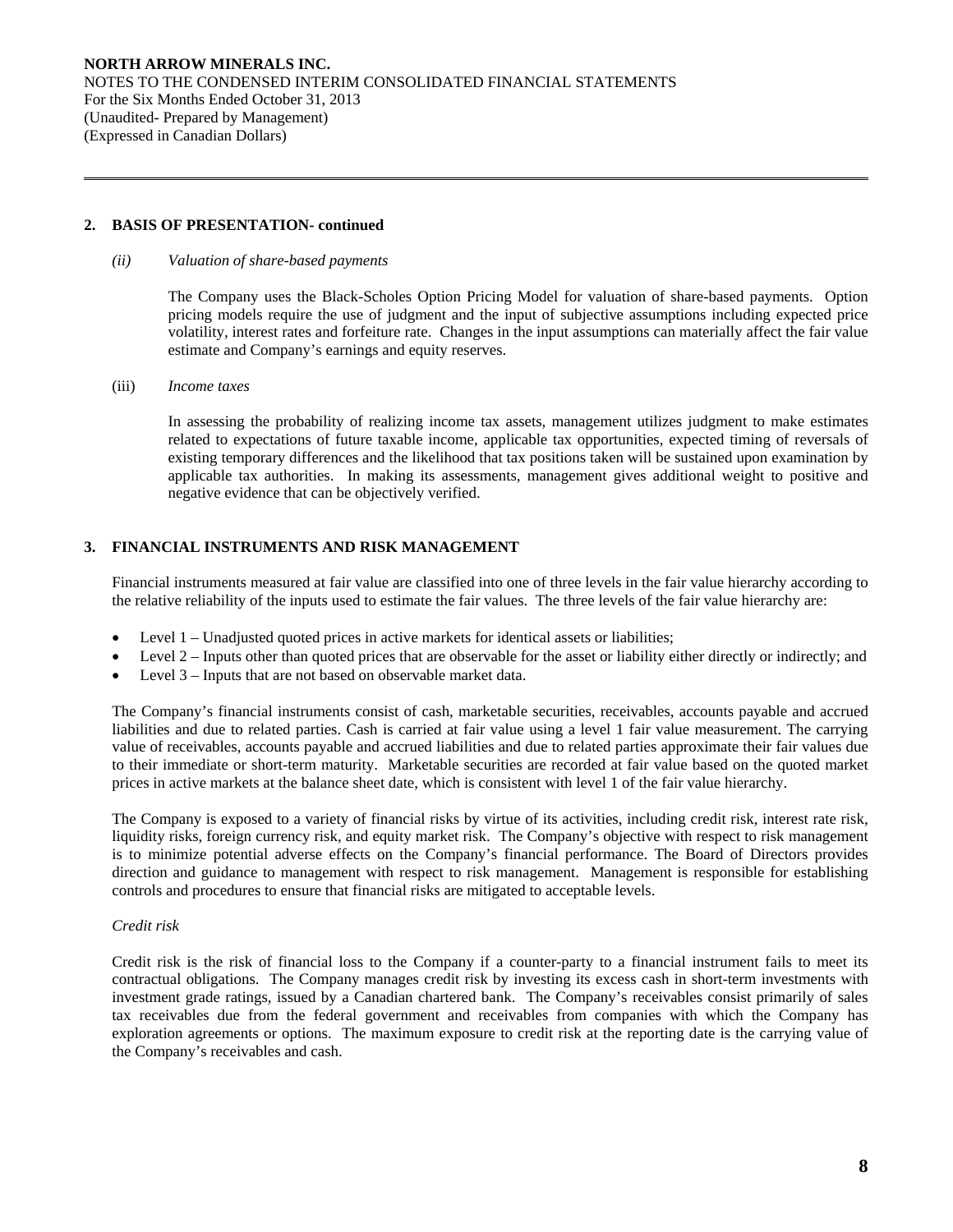## **3. FINANCIAL INSTRUMENTS AND RISK MANAGEMENT- continued**

#### *Interest rate risk*

 $\overline{a}$ 

Interest rate risk is the risk that the fair value or future cash flows of a financial instrument will fluctuate because of changes in market interest rates. Financial assets and liabilities with variable interest rates expose the Company to interest rate risk with respect to its cash flow. It is management's opinion that the Company is not exposed to significant interest rate risk.

#### *Liquidity risk*

Liquidity risk is the risk that the Company will not be able to meet its obligations as they become due. The Company's ability to continue as a going concern is dependent on management's ability to raise the funds required through future equity financings, asset sales or exploration option agreements, or a combination thereof. The Company has no regular cash flow from its operating activities. The Company manages its liquidity risk by forecasting cash flow requirements for its planned exploration and corporate activities and anticipating investing and financing activities. Management and the Board of Directors are actively involved in the review, planning and approval of annual budgets and significant expenditures and commitments. Failure to realize additional funding could cast significant doubt on the Company's ability to continue as a going concern. As at October 31, 2013, the Company had cash of \$6,080,449 (April 30, 2013 - \$2,893,755) available to settle current liabilities of \$317,843 (April 30, 2013 - \$334,810).

## *Foreign currency risk*

The Company has exposure to foreign currency risk through its exploration activities outside of Canada, however, the majority of its assets and liabilities are denominated in Canadian dollars. The Company's exploration activities and any related land tenure expense outside Canada could make it subject to foreign currency fluctuations, which may affect the Company's financial position and cash flows. During the year ended April 30, 2012, the Company wound up its operations in the United States and South America and is presently not subject to significant foreign currency risk.

#### *Equity market risk*

The Company is exposed to equity price risk arising from its marketable securities, which are classified as available-forsale. The Company plans to sell its marketable securities as market conditions permit, or as is required to finance the Company's operations from time-to-time.

# **4. RECEIVABLES**

|                                                    | October 31, 2013 |    | April 30, 2013  |
|----------------------------------------------------|------------------|----|-----------------|
| HST/GST receivables<br>Trade and other receivables | 18,766<br>77,173 | ۰D | 22,678<br>2,258 |
|                                                    | 95,939           | ۰D | 24,936          |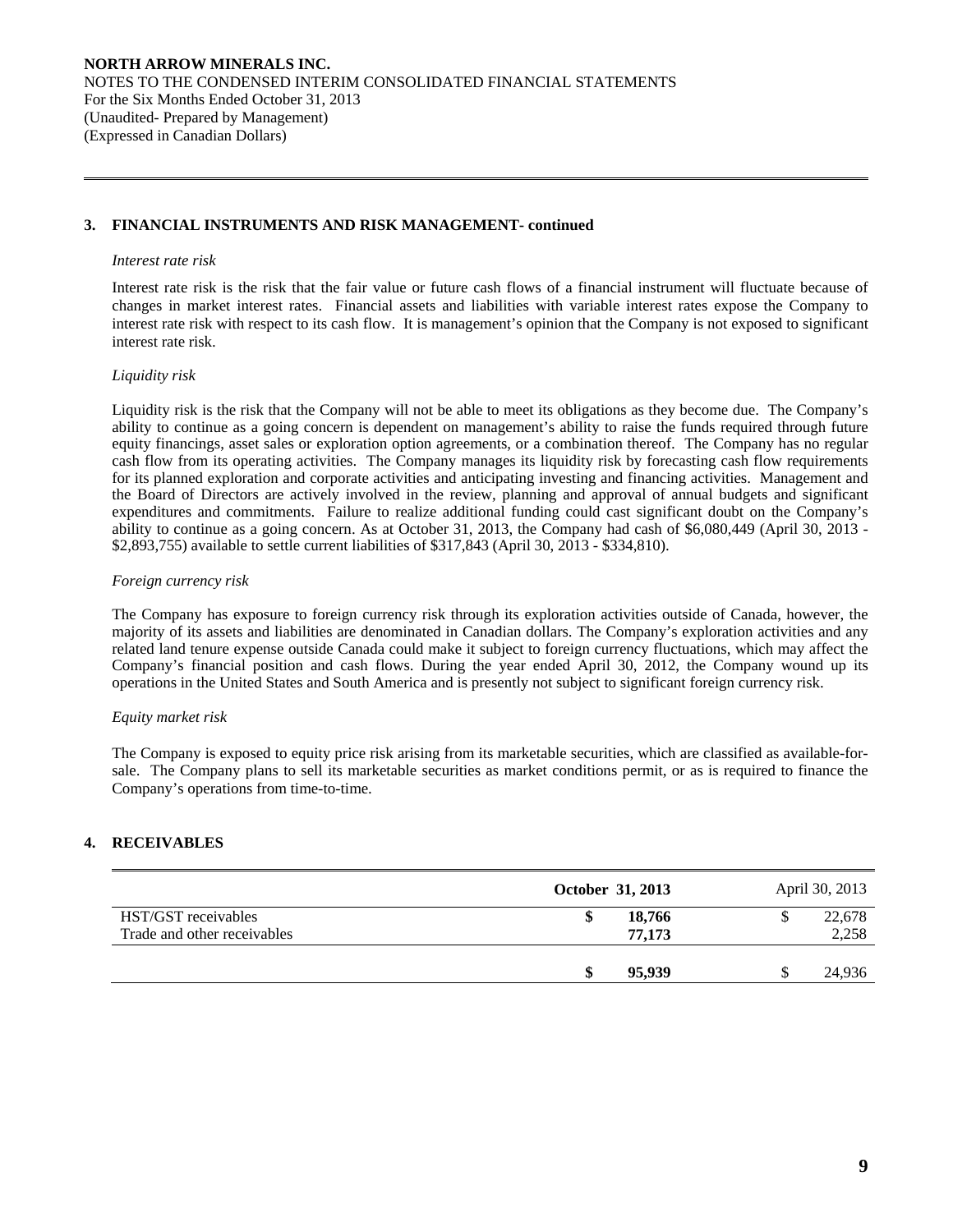# **5. MARKETABLE SECURITIES**

 $\overline{a}$ 

During the year ended April 30, 2012, the Company received 15,000 (75,000 pre-consolidation) common shares of a TSX-V listed company in exchange for certain exploration data.

|                                                   | October 31, 2013 |          |                   |               | April 30, 2013 |            |         |
|---------------------------------------------------|------------------|----------|-------------------|---------------|----------------|------------|---------|
|                                                   |                  |          |                   | Fair          |                |            | Fair    |
|                                                   |                  |          | <b>Unrealized</b> | <b>Market</b> |                | Unrealized | Market  |
|                                                   |                  | Cost     | Loss              | Value         | Cost           | Loss       | Value   |
| Common shares of a company listed<br>on the TSX-V |                  | \$15,488 | \$(14,738)        | \$750         | \$15,488       | \$(14,438) | \$1,050 |

# **6. EQUIPMENT**

|                           |         | <b>Accumulated</b>  | <b>Net Book</b> |
|---------------------------|---------|---------------------|-----------------|
| <b>Computer Equipment</b> | Cost    | <b>Depreciation</b> | Value           |
| Balance at April 30, 2012 | 6.474   | \$5.484             | \$990           |
| Depreciation              |         | 298                 | (298)           |
| Balance at April 30, 2013 | 6.474   | 5,782               | 692             |
| <b>Depreciation</b>       | ۰       | 692                 | (692)           |
| Balance, October 31, 2013 | \$6,474 | \$6,474             |                 |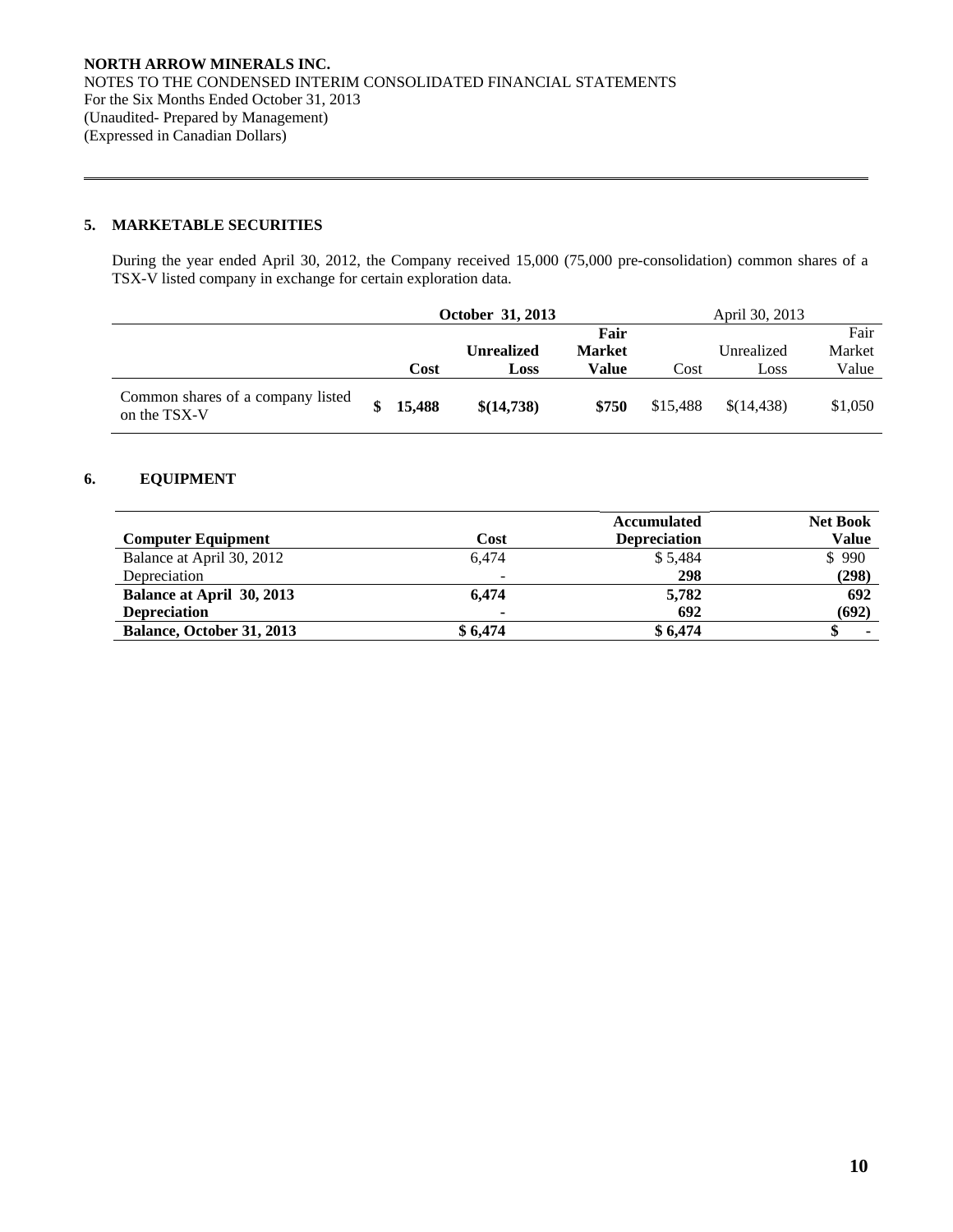# **7. EXPLORATION AND EVALUATION ASSETS**

 $\overline{a}$ 

|                                        |                 | <b>Expended</b><br>During | <b>Write-offs</b><br>During the |                  |
|----------------------------------------|-----------------|---------------------------|---------------------------------|------------------|
|                                        | April 30, 2013  | the Period                | Period                          | Oct. 31, 2013    |
| Gold and Base Metal Properties, Canada |                 |                           |                                 |                  |
| <b>Exploration costs</b>               | 24,389          | \$                        | <sup>\$</sup>                   | 24,389           |
| Acquisition costs                      | 81,044          |                           |                                 | 81,044           |
| Geological and assays                  | 458             |                           |                                 | 458              |
| Office and salaries                    | 20,704          |                           |                                 | 20,704           |
|                                        | <u>126,595</u>  |                           |                                 | <u>126,595</u>   |
| Diamond Properties, Canada             |                 |                           |                                 |                  |
| <b>Exploration costs</b>               | 358,313         | 1,641,529                 |                                 | 1,999,842        |
| Acquisition and tenure costs           | 303,683         | 608,934                   |                                 | 912,617          |
| Geological and assays                  | 153,489         | 129,677                   |                                 | 283,166          |
| Office and salaries                    | 126,608         | 59,806                    |                                 | 186,414          |
|                                        | 942,093         | 2,439,946                 |                                 | <u>3,382,039</u> |
| <b>TOTAL</b>                           | 1,068,688<br>\$ | \$<br>2,439,946           | \$                              | 3,508,634<br>S   |

|                                        | April 30, 2012 |               | Expended<br>During<br>the Year | Write-offs<br>During the<br>Year |     | April 30, 2013 |
|----------------------------------------|----------------|---------------|--------------------------------|----------------------------------|-----|----------------|
| Gold and Base Metal Properties, Canada |                |               |                                |                                  |     |                |
| <b>Exploration costs</b>               | \$<br>58,381   | <sup>\$</sup> | 3,285                          | \$<br>(37,277)                   |     | 24,389         |
| Acquisition costs                      | 153,036        |               | 15,777                         | (87,769)                         |     | 81,044         |
| Geological and assays                  | 5,796          |               |                                | (5,338)                          |     | 458            |
| Office and salaries                    | 22,323         |               |                                | (1,619)                          |     | 20,704         |
|                                        | 239,536        |               | 19,062                         | (132,003)                        |     | 126,595        |
| Diamond Properties, Canada             |                |               |                                |                                  |     |                |
| <b>Exploration</b> costs               | 234,702        |               | 123,611                        |                                  |     | 358,313        |
| Acquisition costs                      | 42,918         |               | 260,765                        |                                  |     | 303,683        |
| Geological and assays                  | 153,489        |               |                                |                                  |     | 153,489        |
| Office and salaries                    | 126,608        |               |                                |                                  |     | 126,608        |
|                                        | 557,717        |               | 384,376                        |                                  |     | 942,093        |
| <b>TOTAL</b>                           | \$<br>797,253  | \$            | 403,438                        | \$<br>(132,003)                  | \$. | 1,068,688      |

 Title to exploration and evaluation assets involves certain inherent risks due to the difficulties of determining the validity of certain claims as well as the potential for problems arising from the frequently ambiguous conveyancing history characteristic of many exploration and evaluation assets. The Company has investigated title to all of its exploration and evaluation assets and, to the best of its knowledge, title to all of these assets are in good standing.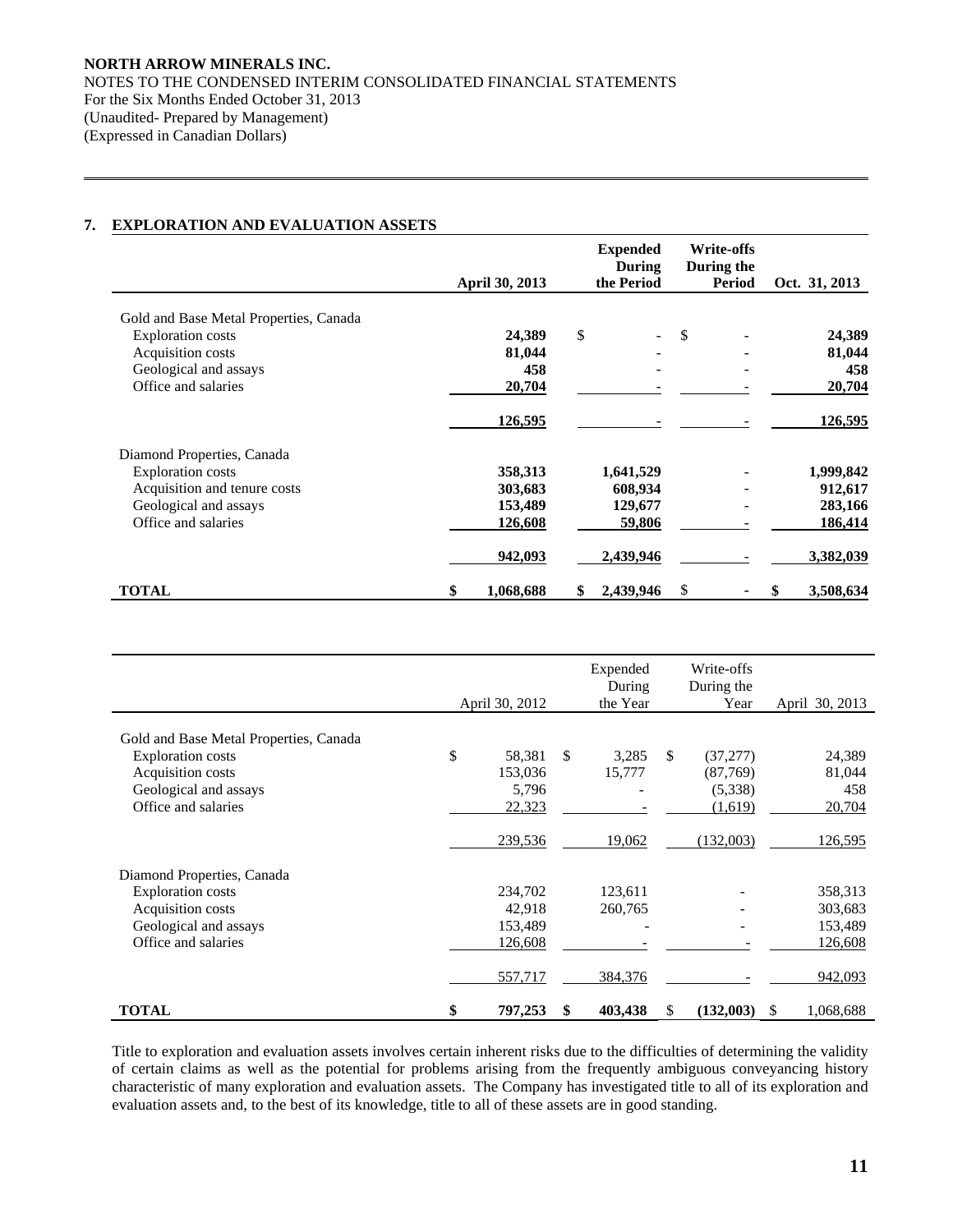## **Diamond Properties, Canada**

 $\overline{a}$ 

#### *Lac de Gras, Northwest Territories*

In August 2011, the Company entered into an option agreement with Harry Winston Diamond Mines Ltd. (subsequently Dominion Diamond Corp.) ("Dominion"), and Springbok Holdings Inc. ("Springbok"), to jointly explore Springbok and the Company's Lac de Gras property and Dominion's land holdings contiguous to Springbok and the Company's Lac de Gras property (collectively, the "JV Property").

Dominion must incur exploration expenditures of at least \$5,000,000 over a 5 year period to allow the option to vest. Upon vesting, a joint venture will be formed whereby Dominion will hold a 55% interest and the Company and Springbok will share equally a 45% interest in the JV Property.

On October 24, 2012, the Company entered into an agreement with Springbok to acquire Springbok's 50% interest in the Lac de Gras property (the "Springbok Interests"). The Springbok Interests include the right to obtain a 22.5% interest in the JV Property, subject to the terms and conditions of the option agreement among Springbok, the Company and Dominion. Under the terms of the agreement with Springbok, the Company issued 1,000,000 post-consolidation shares at a value of \$235,000 to Springbok for the Springbok Interests. As additional consideration, in the event that Dominion exercises its option and earns a 55% interest in the JV Property and the Company subsequently incurs \$2 million in joint venture expenditures on the JV Property, the Company will issue to Springbok that number of common shares of the Company having a value of \$1 million.

# *Timiskaming, Pikoo and Qilalugaq Diamond Projects, Canada*

On March 12, 2013, the Company entered into an assignment agreement with 0954506 B.C. Ltd. ("BCCo") under which BCCo agreed to assign and transfer to the Company all of BCCo's interest and obligations in certain options to earn an 80% interest in the Timiskaming, Pikoo and Qilalugaq diamond projects. Stornoway Diamond Corporation ("Stornoway") is the holder of a 100% interest in all three projects and had granted BCCo options to acquire the 80% interests in the projects. BCCo is a private company controlled by a party related to a director of the Company. Stornoway will retain a one-time right to buy-back a 20% interest in any of the projects once the Company completes an option work program and provides Stornoway with notice of its intent to vest an 80% interest in a project. Under the terms of the agreement, the cost of the buy-back will be equal to three times the costs incurred in connection with the applicable option work program.

Under the terms of the assignment agreement the Company paid BCCo \$20,000 and issued BCCo 500,000 transferrable share purchase warrants having a fair value of \$314,325 which was included in acquisition costs at the time the Company earned its interest in one of the projects. Each share purchase warrant will entitle the holder to acquire one common share of the Company at a price of \$0.25 for a period of five years from the date of issuance. In addition, the agreement required the Company to complete a \$2,000,000 financing (completed).

# *Qilalugaq diamond project, Nunavut*

The Company has the option to earn an 80% interest in the Qilalugaq project by completing an option work program that includes a 1,000 tonne mini-bulk sample within two years of receipt of the required land use permit or no later than January 2018. The project is subject to a 3% net smelter royalty on metals produced and a 3% gross-overriding royalty on the sale of industrial minerals, including diamonds.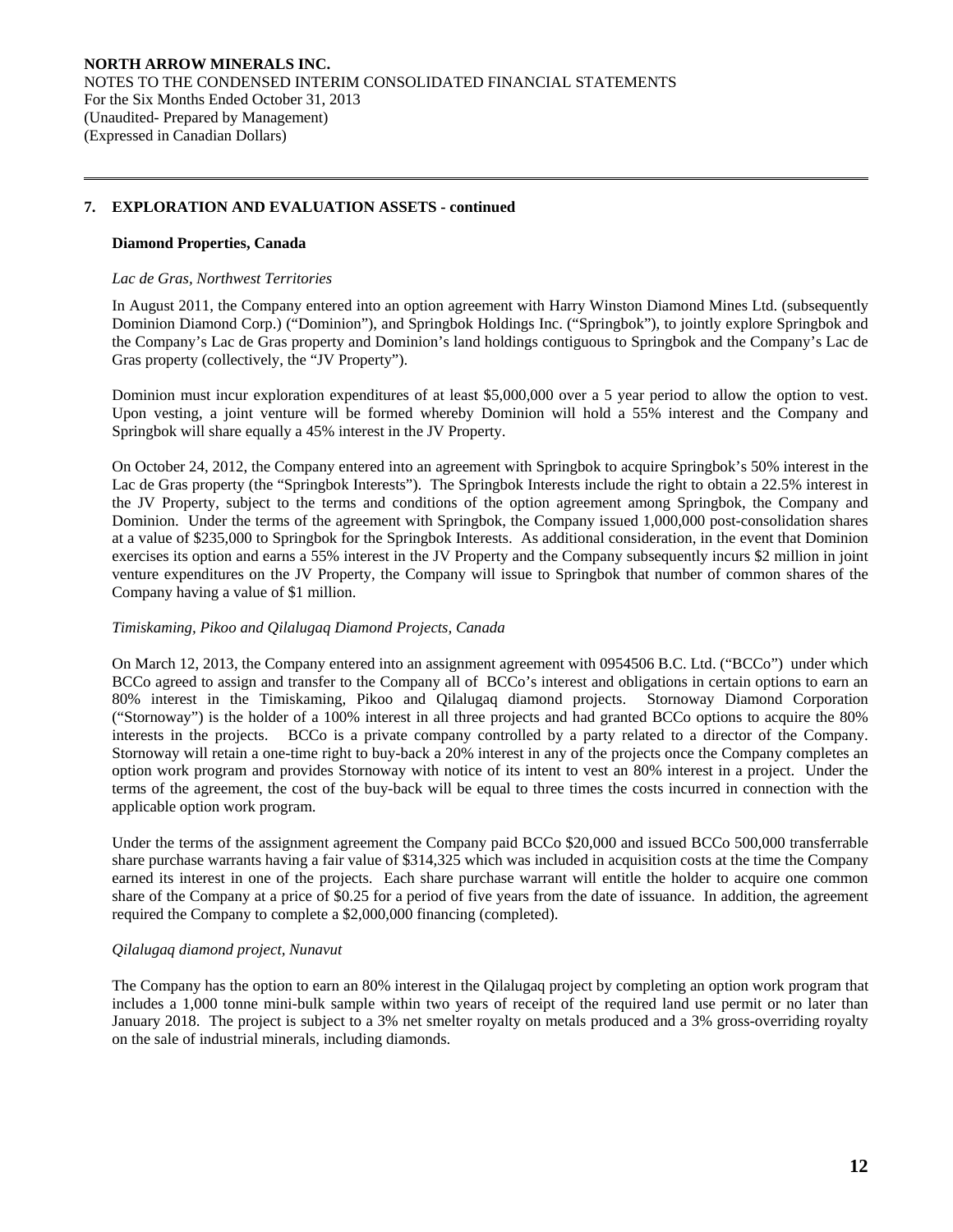## **Diamond Properties, Canada – continued**

#### *Pikoo diamond project, Saskatchewan*

 $\overline{a}$ 

The Company has the option to earn an 80% interest in the Pikoo diamond project by completing an option work program consisting of a minimum 2,000 meter diamond drilling program, including a minimum of two drill holes at each of the North and South target areas. Subsequent to October 31, 2013, the Company issued Stornoway notice that it had completed the option work program and had therefore vested at an 80% interest in the project, subject to Stornoway's right to buy back a further 20% interest in the project by paying to the Company, within sixty days of receiving the notice, an amount equal to three times the costs incurred by the Company in completing the option work program.

## *Timiskaming diamond project, Ontario/Quebec*

The Company had the option to earn an 80% interest in the Timiskaming diamond project by completing an option work program that includes testing three separate geophysical targets with at least one diamond drill hole.

In June 2013, the Company issued Stornoway notice that it had completed the option work program and that it had therefore vested an 80% interest in the Timiskaming project subject to Stornoway's right to buy back a 20% interest in the project by paying to the Company, within sixty days of receiving the notice, an amount equal to three times the costs incurred by the Company in completing the option work program. Stornoway subsequently notified the Company that it would not exercise its right to buy-back a 20% interest in the project. Accordingly, the fair value of the warrants issued to BCCo under the terms of the assignment agreement was included in the acquisition costs at the time the Company earned its interest in the Timiskaming diamond project.

#### *Redemption project, Northwest Territories*

In July 2013, the Company entered into an option agreement with Arctic Star Resources Ltd. ("Arctic Star") whereby it can earn a 55% interest in Arctic Star's Redemption diamond project in the Lac de Gras region of the Northwest Territories. Under the terms of the option agreement, the Company can earn a 55% interest in the project by incurring \$5 million in exploration expenditures prior to July 1, 2017, including a firm commitment to spend \$1,000,000 prior to July 1, 2014.

#### *Mel project, Nunavut*

In August 2013, the Company acquired a 100% interest in the Mel diamond project in Nunavut. The acquisition was subject to a purchase and sale agreement with Anglo Celtic Exploration Ltd., a private company controlled by a director of the Company. Under the terms of the agreement, North Arrow acquired a 100% interest in the property for consideration of a 1% gross overriding royalty and 250,000 warrants entitling the holder to acquire 250,000 shares at a price of \$0.65 per share for a period of five years. The warrants have a fair value of \$126,502 which has been included in acquisition costs. In addition, the Company retains the right to buy back one-half of the gross overriding royalty for \$1 million at any time.

#### *Luxx project, Nunavut*

In August 2013, the Company acquired a 100% interest in the Luxx diamond project in Nunavut. The acquisition was subject to a purchase and sale agreement with Anglo Celtic Exploration Ltd., a private company controlled by a director of the Company. Under the terms of the agreement, North Arrow acquired a 100% interest in the property for consideration of a 1% gross overriding royalty and 250,000 warrants entitling the holder to acquire 250,000 shares at a price of \$0.65 per share for a period of five years. The warrants have a fair value of \$126,502 which has been included in acquisition costs. In addition, the Company retains the right to buy back one-half of the gross overriding royalty for \$1 million at any time.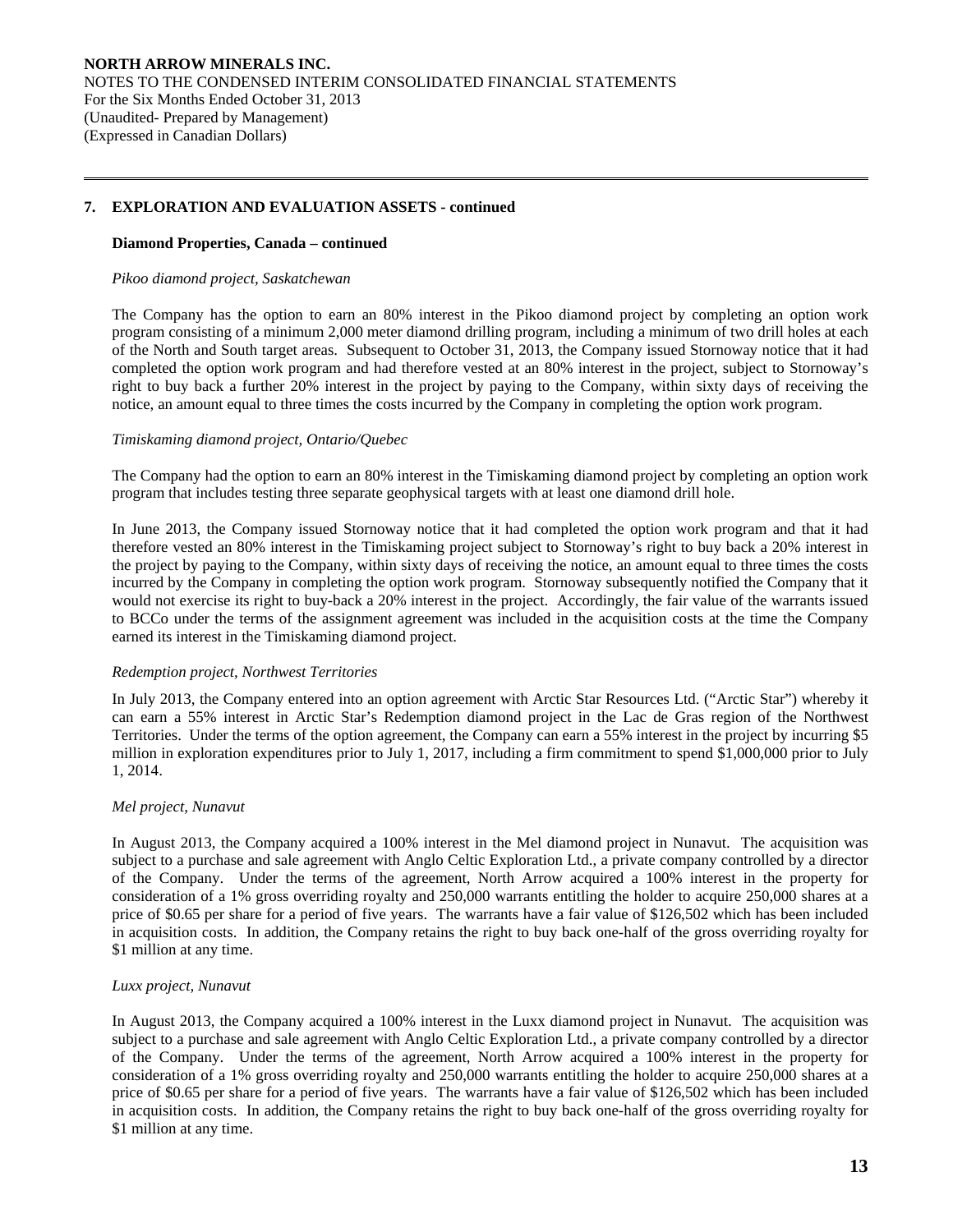## **Gold and Base Metal Properties, Canada**

 In addition to the properties described above, the Company maintains interests in various gold and base metal properties in the Northwest Territories, Yukon and Nunavut.

## *Canoe Lake Property, Nunavut*

 $\overline{a}$ 

 The Company has maintained a 100% interest in a number of contiguous mineral claims known as the "Canoe Lake Property" in the High Lake Greenstone Belt, Nunavut. During the six months ended October 31, 2013 the mineral claims that comprised the property were allowed to lapse and the Company no longer has any interest in the property.

## *Hay Duck Property, Northwest Territories*

On May 29, 2008, the Company and Strongbow Exploration Inc. ("Strongbow") entered into an option agreement whereby the Company may earn a 100% interest in the Hay Duck property by reimbursing certain expenditures incurred by Strongbow and assuming the annual option payments due under the original, underlying option agreement with a third party vendor. Strongbow and the Company are related by the fact that there are common directors in Strongbow and the Company, and the President and CEO of the Company is also the President and CEO of Strongbow. At April 30, 2013, in anticipation of cancelling its option under the third party option agreement, the Company wrote off the property and all related costs totalling \$24,436. In August 2013, the Company signed an option termination agreement with the property vendor.

# *Hope Bay Property, Nunavut*

On January 28, 2011 the Company entered into an agreement with Chelsea Minerals Corp. ("Chelsea"), whereby Chelsea has the option to earn a 60% interest in the Company's Hope Bay Oro gold project in Nunavut, consisting of five mining leases. Under the terms of the agreement, Chelsea may earn up to a 60% interest in the project by making an initial cash payment of \$50,000 (received) and spending \$5 million over a five year period. A minimum expenditure of \$500,000 is required in the first year (complete). In May 2011, Chelsea was acquired by Sennen Resources Ltd. (subsequently Sennen Potash Corp.) ("Sennen") pursuant to a Plan of Arrangement. Sennen has assumed Chelsea's obligations pursuant to the agreement for the Hope Bay Property. On February 1, 2013 the Company and Sennen signed an amending agreement that extended the length of the option term from five to six years.

#### *Seagull Property, Yukon*

The Company entered into an agreement in May 2011 whereby the Company can earn a 100% interest in certain mineral claims known as the "Seagull Property" from Panarc Resources Ltd. ("Panarc"). At the time of the May 2011 agreement, Panarc and the Company were related by virtue of a common director. During the year ended April 30, 2013, the Company returned the property to Panarc and wrote off \$75,524 of related costs.

## *Contwoyto, Nunavut*

Between June and September 2011, the Company acquired, by staking, certain mineral claims in the Contwoyto Lake area, Nunavut.

In July 2012, subsequently amended, the Company announced that it had entered into an agreement with a subsidiary of Elgin Mining Inc. ("Elgin"). Under the terms of the amended agreement Elgin can earn a 60% interest in the Company's Contwoyto properties by spending \$6 million over a seven year period.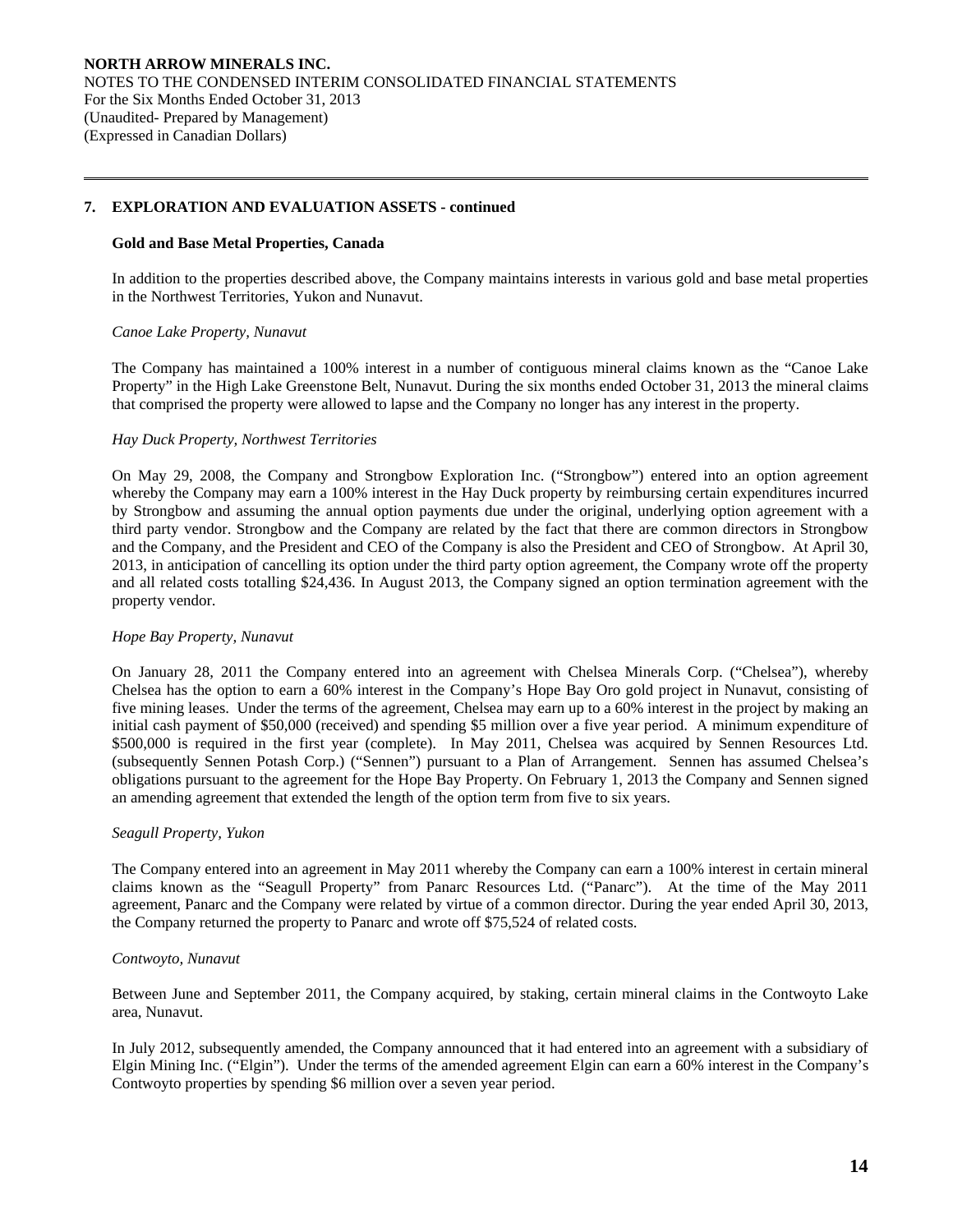#### **Gold and Base Metal Properties, Canada**

#### *Other Properties*

 $\overline{a}$ 

Mineral property write-offs of \$32,043 (April 30, 2012 - \$44,130) during the year ended April 30, 2013 relate to various other properties in the Northwest Territories and Nunavut, where no exploration programs of significance are planned for the foreseeable future.

# **8. CONVERTIBLE NOTE**

 On August 31, 2011, the Company closed a \$1,000,000 private placement of a two year convertible promissory note with Anglo Celtic Exploration Ltd. ("Anglo Celtic"), a private company controlled by D. Grenville Thomas, a director of the Company. The loan was to bear interest at the Royal Bank Prime Rate plus 400 basis points.

The convertible note was segregated into its respective debt and equity components on the date of issuance. The debt component, representing the fair value of the liability at inception, was recorded as a liability. The remaining component, representing the residual value ascribed to the holder's option to convert the principal balance into common shares, was classified in shareholders' equity as "equity component of convertible note". Over the term of the note, the debt component was to be accreted to the face value of the note by the recording of additional interest expense. The liability component was estimated using a discount rate of 15%.

| <b>October 31, 2013</b> | April 30, 2013  |
|-------------------------|-----------------|
| 1,000,000               | 1,000,000<br>\$ |
| (137,996)               | (137,996)       |
| 81,953                  | 81,953          |
| 75,271                  | 75,271          |
| 1,019,228               | 1,019,228       |
| (1,019,228)             | (1,019,228)     |
|                         |                 |
|                         |                 |

On January 24, 2013, the Company completed a debt settlement agreement with Anglo Celtic under which the Company settled its outstanding debt with Anglo Celtic in the amount of \$1 million plus unpaid interest by the issuance of shares. At the time the settlement was agreed to, the debt had a carrying value of \$1,019,228 and was settled by the issuance of 21,639,100 pre-consolidation shares valued at a price of \$0.025 per share for a total value of \$540,977 resulting in a gain on settlement of \$478,251.

# **9. CAPITAL STOCK AND RESERVES**

#### **Authorized share capital**

The authorized share capital of the Company is an unlimited number of common shares without par value.

#### **Share issuances**

Effective February 28, 2013, the Company completed a consolidation of its share capital on the basis of one new share for every ten pre-consolidated shares. All share and per share amounts have been retrospectively restated to reflect this consolidation (unless otherwise noted).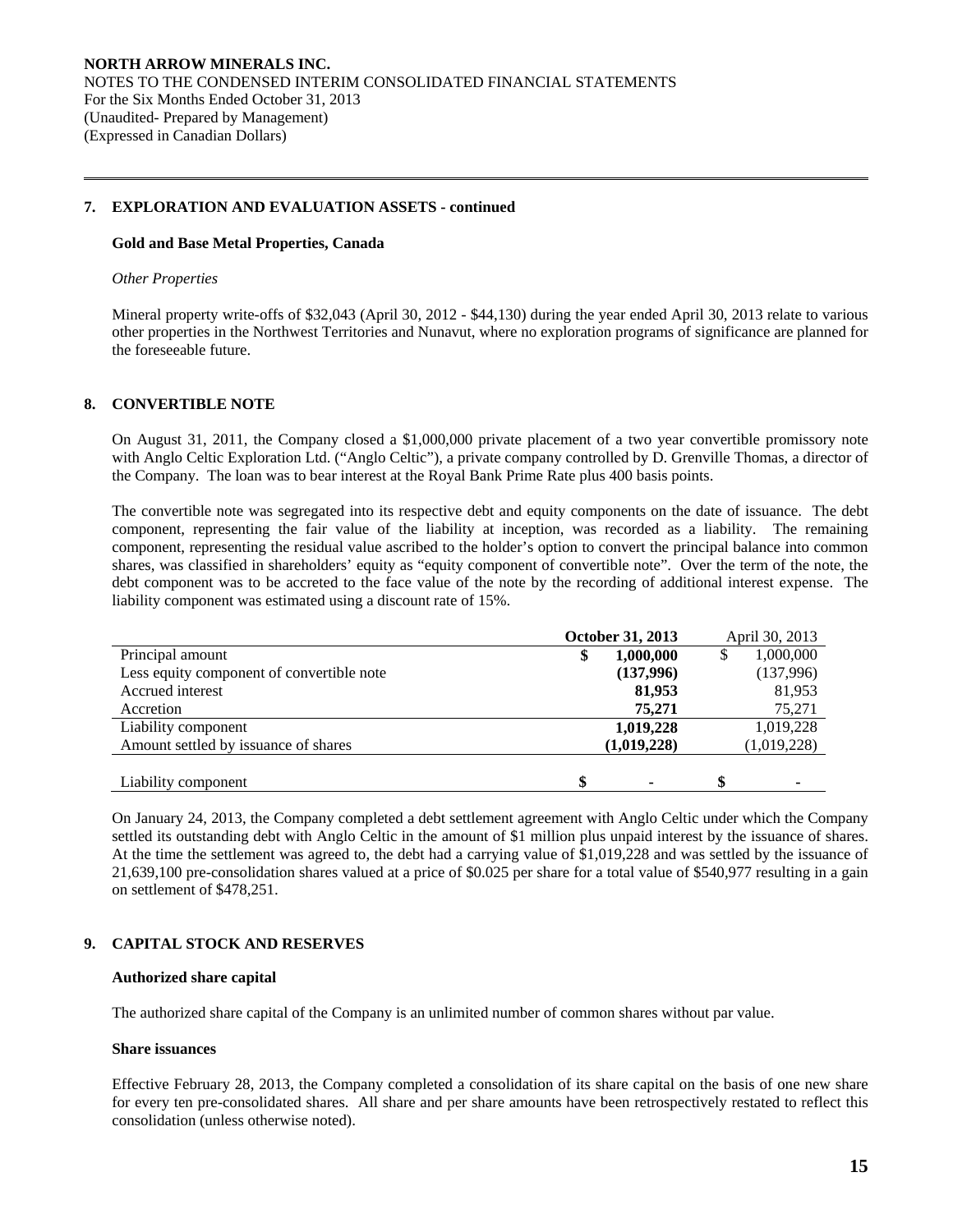## **9. CAPITAL STOCK AND RESERVES - continued**

On April 29, 2013, the Company completed a non-brokered private placement of 20,000,000 common shares at a price of \$0.15 per share for total gross proceeds of \$3,000,000. As part of this private placement, the Company paid a finder's fee and costs totalling \$16,380.

On April 29, 2013, pursuant to an acquisition agreement for the Springbok Interests, the Company issued 1,000,000 common shares, at a value of \$235,000.

On October 29, 2013, the Company completed a non-brokered private placement of 13,625,000 common shares at a price of \$0.40 per share for total gross proceeds of \$5,450,000. As part of this private placement the Company paid finders' fees and costs totalling \$81,400.

#### **Stock options and warrants**

 $\overline{a}$ 

The Company's stock option plan (the "Plan") was approved by shareholders at an annual general and special meeting in November 2011. The Plan gives the directors the authority to grant options to directors, officers, employees and consultants. The maximum number of shares to be issued under the Plan is 10% of the issued and outstanding common shares at the time of the grant. The exercise price of each option granted shall not be less than the market price at the date of grant less a discount up to 25% in accordance with the policies of the TSX Venture Exchange ("TSXV"). Options granted can have a term up to 5 years with vesting provisions determined by the directors in accordance with TSXV policies for Tier 2 Issuers, with a typical vesting period of 25% upon grant and 25% every six months thereafter.

As at October 31, 2013, the following stock options were outstanding:

| Number of<br><b>Shares</b> |   | Exercise<br>Price | Number of<br><b>Shares Vested</b> | <b>Expiry Date</b> |
|----------------------------|---|-------------------|-----------------------------------|--------------------|
| 62,000                     |   | 2.00              | 62,000                            | June 4, 2014       |
| 20,000                     |   | 3.00              | 20,000                            | September 2, 2014  |
| 53,000                     |   | 2.00              | 53,000                            | May 12, 2016       |
| 2,220,000                  | S | 0.27              | 555,000                           | May 10, 2018       |
| 200,000                    |   | 0.50              | 50,000                            | September 23, 2018 |
| 2.555,000                  |   |                   | 740,000                           |                    |

 A summary of the Company's stock option activity is as follows after giving effect to the Company's share consolidation:

|                                         |            | Weighted              |
|-----------------------------------------|------------|-----------------------|
|                                         | Number     | Average               |
|                                         | of Options | <b>Exercise Price</b> |
| Balance, April 30, 2012                 | 422,000    | 2.47                  |
| Granted                                 |            |                       |
| Expired and forfeited                   | (256,000)  | 2.70                  |
| Balance, April 30, 2013                 | 166,000    | 2.12                  |
| Granted                                 | 2,420,000  | 0.29                  |
| Expired and forfeited                   | (31,000)   | 2.00                  |
| Balance, October 31, 2013               | 2,555,000  | \$0.39                |
|                                         |            |                       |
| Number of options currently exercisable | 740,000    | \$0.63                |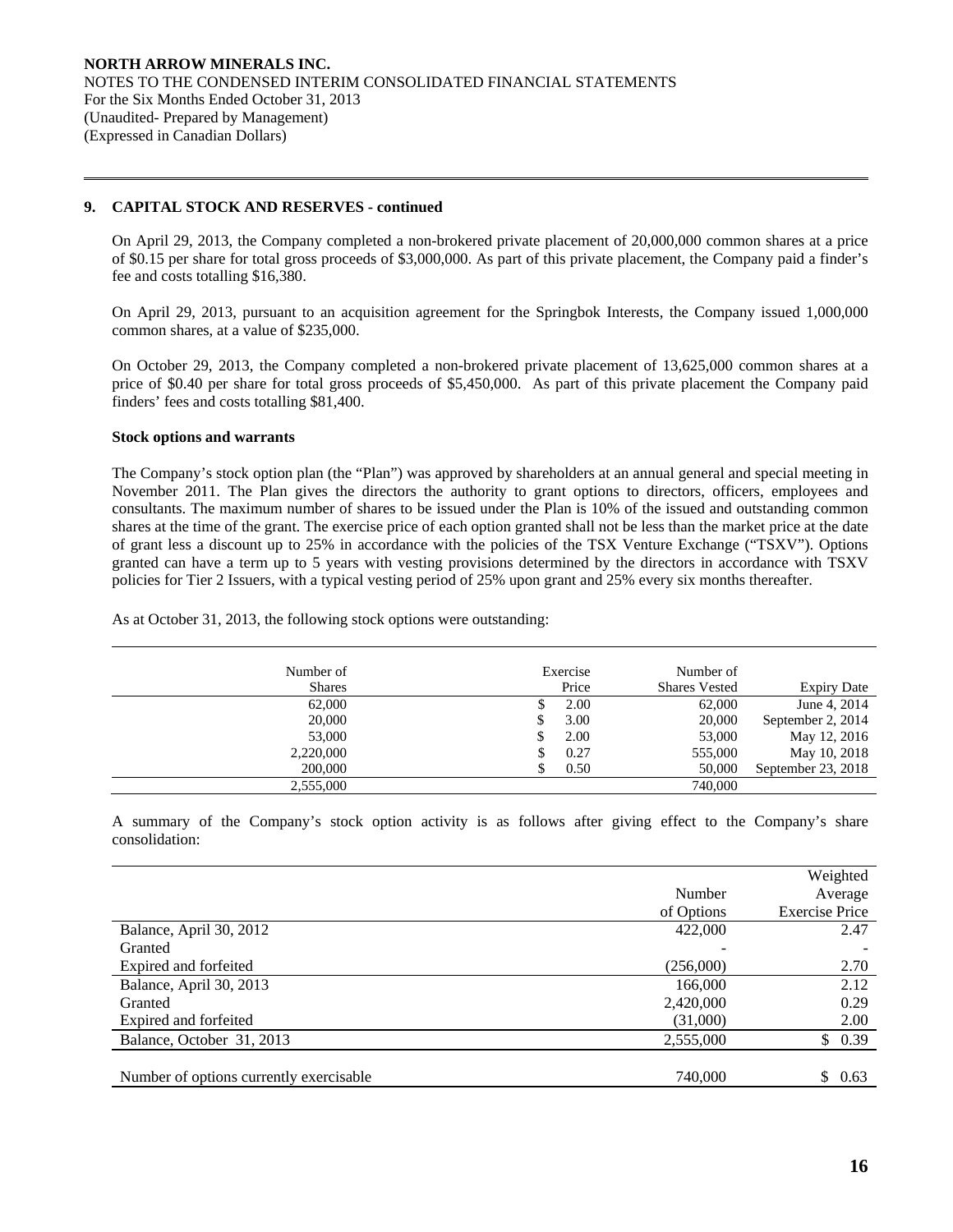## **9. CAPITAL STOCK AND RESERVES - continued**

#### **Share-based compensation**

 $\overline{a}$ 

 During the six month period ended October 31, 2013, the Company granted 2,420,000 stock options (2012 – nil). The estimated fair value of the options granted during the period is \$565,534 (2012 – \$nil). During the six month period ended October 31, 2013 the Company recognized share-based compensation of \$375,563 (2012 – \$20,526) relating to options vested during the period.

The following weighted average assumptions were used for the Black Scholes valuation of stock options granted or vested:

|                          | Six Months Ended<br>October 31, 2013 | Six Months Ended<br>October 31, 2012 |
|--------------------------|--------------------------------------|--------------------------------------|
| Risk-free interest rate  | $1.33\% - 1.98\%$                    | 1.94%                                |
| Expected life of options | 5.0 years                            | 3.0 years                            |
| Annualized volatility    | 116.8% - 157.27%                     | 100.0%                               |
| Forfeiture rate          | 0.00%                                | 0.00%                                |
| Dividend rate            | $0.00\%$                             | 0.00%                                |

A summary of the Company's warrant activity is as follows after giving effect to the Company's share consolidation:

|                           | Number    | Weighted                       |
|---------------------------|-----------|--------------------------------|
|                           | of        | Average                        |
|                           | Warrants  | <b>Exercise Price</b>          |
| Balance, April 30, 2012   | ۰         | \$<br>$\overline{\phantom{a}}$ |
| <b>Issued</b>             | 500,000   | 0.25                           |
| Balance, April 30, 2013   | 500,000   | 0.25                           |
| <b>Issued</b>             | 500,000   | 0.65                           |
|                           |           |                                |
| Balance, October 31, 2013 | 1,000,000 | S.<br>0.45                     |

Five hundred thousand (500,000) warrants were issued as part of the acquisition agreement to acquire options to earn interests in the Timiskaming, Pikoo and Qilalugaq projects (Note 7). Each warrant entitles the holder to acquire one common share of the Company at a price of \$0.25 per share until April 29, 2018. The warrants became exercisable when the Company exercised its option to earn an interest in the Timiskaming project and have been valued at \$314,325 which has been capitalized as an acquisition cost of the properties.

Five hundred thousand (500,000) warrants were issued as part of the purchase and sale agreements to acquire 100% interests in the Mel and Luxx projects (Note 7). Each warrant entitles the holder to acquire one common share of the Company at a price of \$0.65 per share until August 19, 2018. The warrants have been valued at \$253,004 which has been capitalized as an acquisition cost of the properties.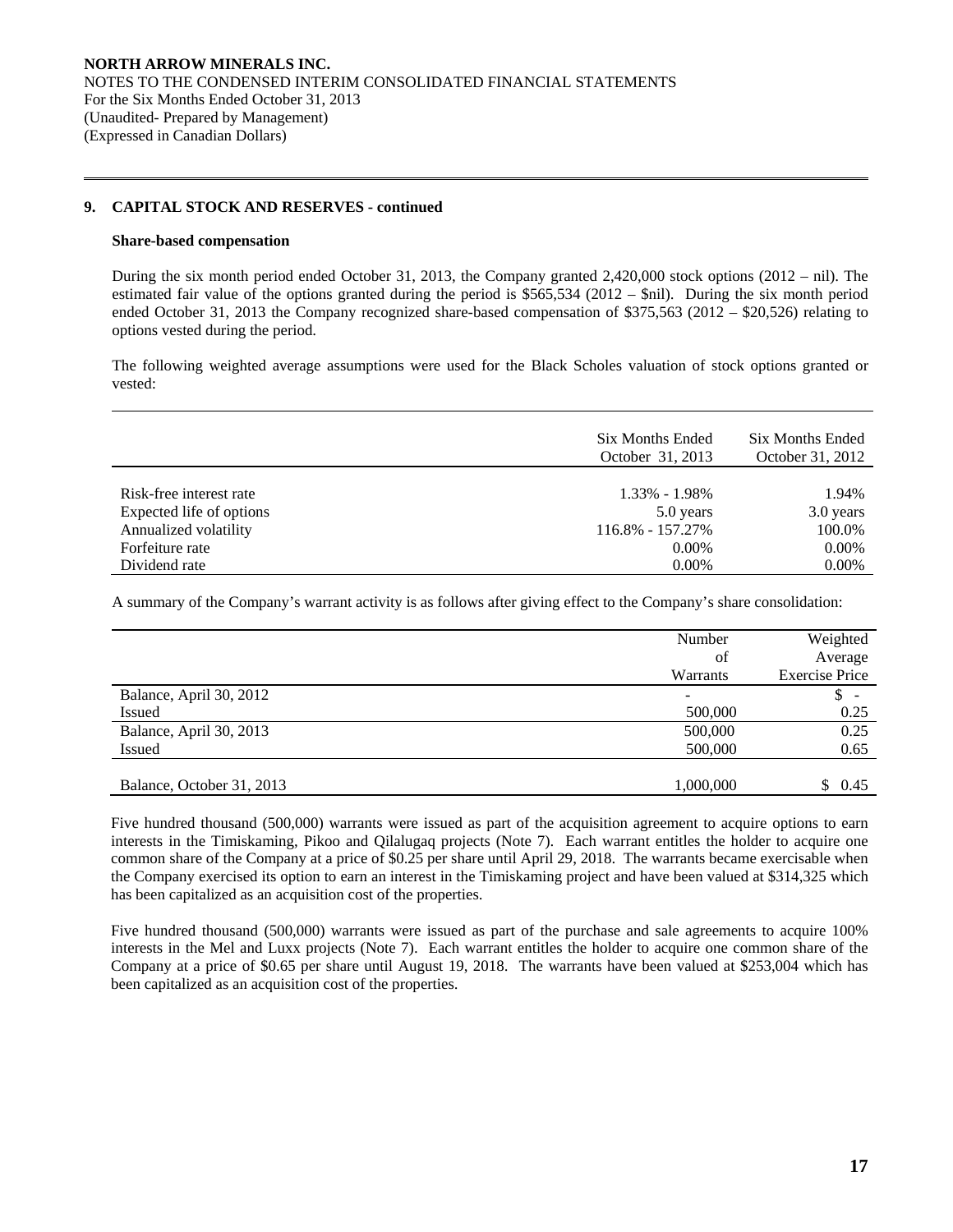## **9. CAPITAL STOCK AND RESERVES - continued**

#### **Share-based compensation**

 $\overline{a}$ 

The following weighted average assumptions were used for the Black-Scholes valuation of share purchase warrants issued in conjunction with the acquisition of exploration and evaluation assets:

|                         | October 31, 2013  | April 30, 2013           |
|-------------------------|-------------------|--------------------------|
|                         |                   |                          |
| Risk-free interest rate | $1.60\% - 1.98\%$ |                          |
| Expected life           | 5.0 years         |                          |
| Annualized volatility   | 117.2% - 158.0%   |                          |
| Dividend rate           | $0.00\%$          | $\overline{\phantom{a}}$ |

# **10. RELATED PARTY TRANSACTIONS**

 Balances and transactions between the Company and its subsidiaries have been eliminated on consolidation and are not disclosed in this note. Details of the transactions between the Company and related parties not disclosed elsewhere in the financial statements are disclosed below.

#### *Related party transactions*

Certain companies which have an officer and/or director in common or are related to a director and render services are as follows:

|                                   | Nature of transactions            |
|-----------------------------------|-----------------------------------|
| Anglo Celtic Exploration Ltd.     | Interest and consulting           |
| Strongbow Exploration Inc.        | Exploration and administration    |
| 0954506 BC Ltd.                   | Exploration                       |
| International Northair Mines Ltd. | Accounting and corporate services |

The Company incurred the following transactions, not disclosed elsewhere in these financial statements, in the normal course of operations in connection with companies which have an officer and/or director in common.

- a) During the six months ended October 31, 2013, the Company paid or accrued \$4,659 (2012 \$7,630) for technical services and office to a company with common directors.
- b) During the six months ended October 31, 2013, the Company paid or accrued \$28,136 (2012 \$29,044) for shared administrative and accounting services to a company with common officers.
- c) During the six months ended October 31, 2013, the Company paid \$14,387 (2012 \$nil) for office, consulting and rent to a company with common directors and officers and/or controlled by a director.